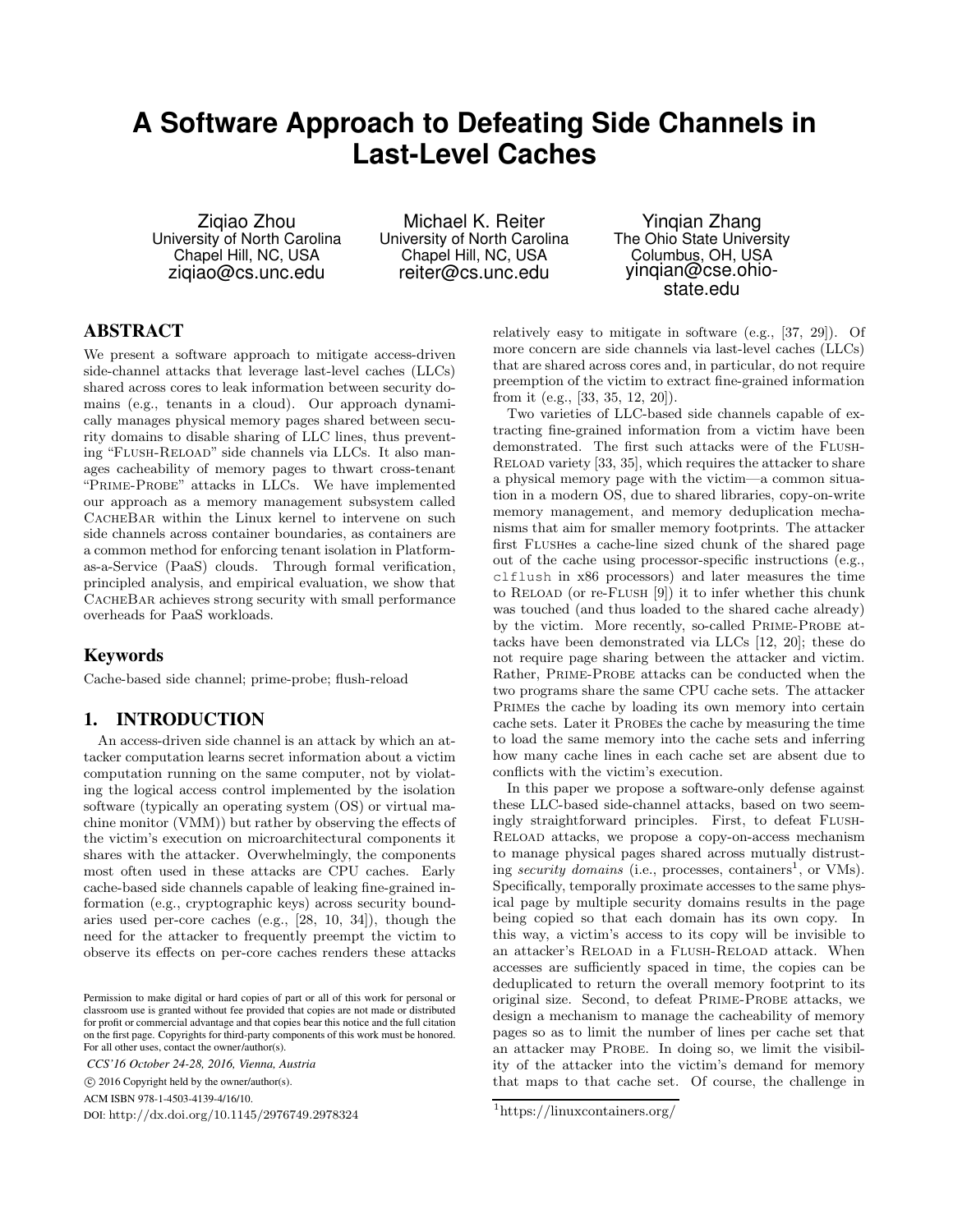these defenses is in engineering them to be effective in both mitigating LLC-based side-channels and supporting efficient execution of computations.

To demonstrate these defenses and the tradeoffs between security and efficiency that they offer, we detail their design and implementation in a memory management subsystem called CacheBar (short for "Cache Barrier") for the Linux kernel. CACHEBAR supports these defenses for security domains represented as Linux containers. That is, copy-onaccess to defend against Flush-Reload attacks makes page copies as needed to isolate temporally proximate accesses to the same page from different containers. Moreover, memory cacheability is managed so that the processes in each container are collectively limited in the number of lines per cache set they can PROBE. CACHEBAR would thus be wellsuited for use in Platform-as-a-Service (PaaS) clouds that isolate cloud customers in distinct containers; indeed, crosscontainer LLC-based side channels have been demonstrated in such clouds in the wild [35]. Our security evaluations show that CACHEBAR mitigates cache-based side-channel attacks, and our performance evaluation indicates that CACHEBAR imposes very modest overheads on PaaS workloads.

To summarize, we contribute:

- A novel copy-on-access mechanism to manage physical memory pages shared by distrusting tenants to prevent Flush-Reload side-channel attacks, and its formal verification using model checking.
- A novel mechanism to dynamically maintain queues of cacheable memory pages so as to limit the cache lines a malicious tenant may access in Prime-Probe attacks, and a principled derivation of its parameters to balance security and performance.
- Implementation of both mechanisms in a mainstream Linux operating system kernel and an extensive security and performance evaluation for PaaS workloads.

## 2. RELATED WORK

Numerous proposals have sought to mitigate cache-based side channels with low overhead through redesign of the cache hardware, e.g., [31, 13, 19]. Unfortunately, there is little evidence that mainstream CPU manufacturers will deploy such defenses in the foreseeable future, and even if they did, it would be years before these defenses permeated the installed computing base. Other proposals modify applications to better protect secrets from side-channel attacks. These solutions range from tools to limit branching on sensitive data (e.g., [4, 5]) to application-specific side-channelfree implementations (e.g., [15]). However, the overheads of these techniques tend to grow with the scope of programs to which they apply and can be very substantial (e.g., [25]).

It is for this reason that we believe that systems-level (i.e., OS- or VMM-level) defenses are the most plausible for deployment in the foreseeable future, and many have been proposed. With attention to cache-based side-channels specifically, several works provide to each security domain a limited number of designated pages that are never evicted from the LLC (e.g., [14, 18]), thereby rendering their contents immune to Prime-Probe and Flush-Reload attacks. These approaches, however, require the application developer to determine what data/instructions to protect and then to modify the application to organize the sensitive content into the protected pages; in contrast, CacheBar seeks to protect applications holistically and requires no application modifications. CacheBar also differs in several design choices that free it from limitations of prior approaches (e.g., the limitation of only one protected page per core [14] or dependence on relatively recent, Intel-specific cache optimizations [18]). Other systems-level solutions manage memory so as to partition the use of the LLC by different security domains (e.g., [24, 26]), though these approaches preclude memory-page and CPU-cache sharing entirely and hence can underutilize these resources considerably. Others have suggested disabling or selectively enabling memory sharing [22, 35, 3] for countering various side-channel attacks exploiting shared memory, while stopping short of exploring a complete design for doing so. Our copy-on-access design provides an efficient realization of this idea for addressing FLUSH-Reload attacks, and extends this idea with cacheability management for Prime-Probe defense, as well.

LLC-based side channels are a particular instance of timing side channels, and so defenses that seek to eliminate timing side channels are also relevant to our problem. Examples include fuzzing real-time sources (e.g., [30]), though this impinges on legitimate uses of real time. Since real-time counters are not the only way to time memory fetches [32], other efforts have sought to eliminate side-channel risks more holistically via altering the CPU scheduler (e.g., [27, 17]) and managing how tenants co-locate (e.g., [16, 36, 2, 17]). In contrast, here we focus specifically on LLC-based side channels (vs. a larger subset of timing side-channels), which again are arguably the most potent known side-channel vectors [33, 35, 12, 20], and restrict our modifications to the memory management subsystem.

# 3. COPY-ON-ACCESS

The Flush-Reload attack is a highly effective LLC-based side channel that was used, e.g., by Zhang et al. [35] to mount fine-grained side-channel attacks in commercial PaaS clouds. It leverages physical memory pages shared between an attacker and victim security domains, as well as the ability to evict those pages from LLCs, using a capability such as provided by the clflush instruction on the x86 architecture. clflush is designed to maintain consistency between caches and memory for write-combined memory [11]. The attacker uses clflush, providing a virtual address as an argument, to invalidate the cache lines occupied by the backing physical memory. After a short time interval (the "Flush-RELOAD interval") during which the victim executes, the attacker measures the time to access the same virtual address. Based on this duration, the attacker can infer whether the victim accessed that memory during the interval.

## 3.1 Design

Modern operating systems, in particular Linux OS, often adopt on-demand paging and copy-on-write mechanisms [7] to reduce the memory footprints of userspace applications. In particular, copy-on-write enables multiple processes to share the same set of physical memory pages as long as none of them modify the content. If a process writes to a shared memory page, the write will trigger a page fault and a subsequent new page allocation so that a private copy of page will be provided to this process. In addition, memory merging techniques like Kernel Same-Page Merging (KSM) [1] are also used in Linux OS to deduplicate identical memory pages. Memory sharing, however, is one of the key factors that enable Flush-Reload side channel attacks. Disabling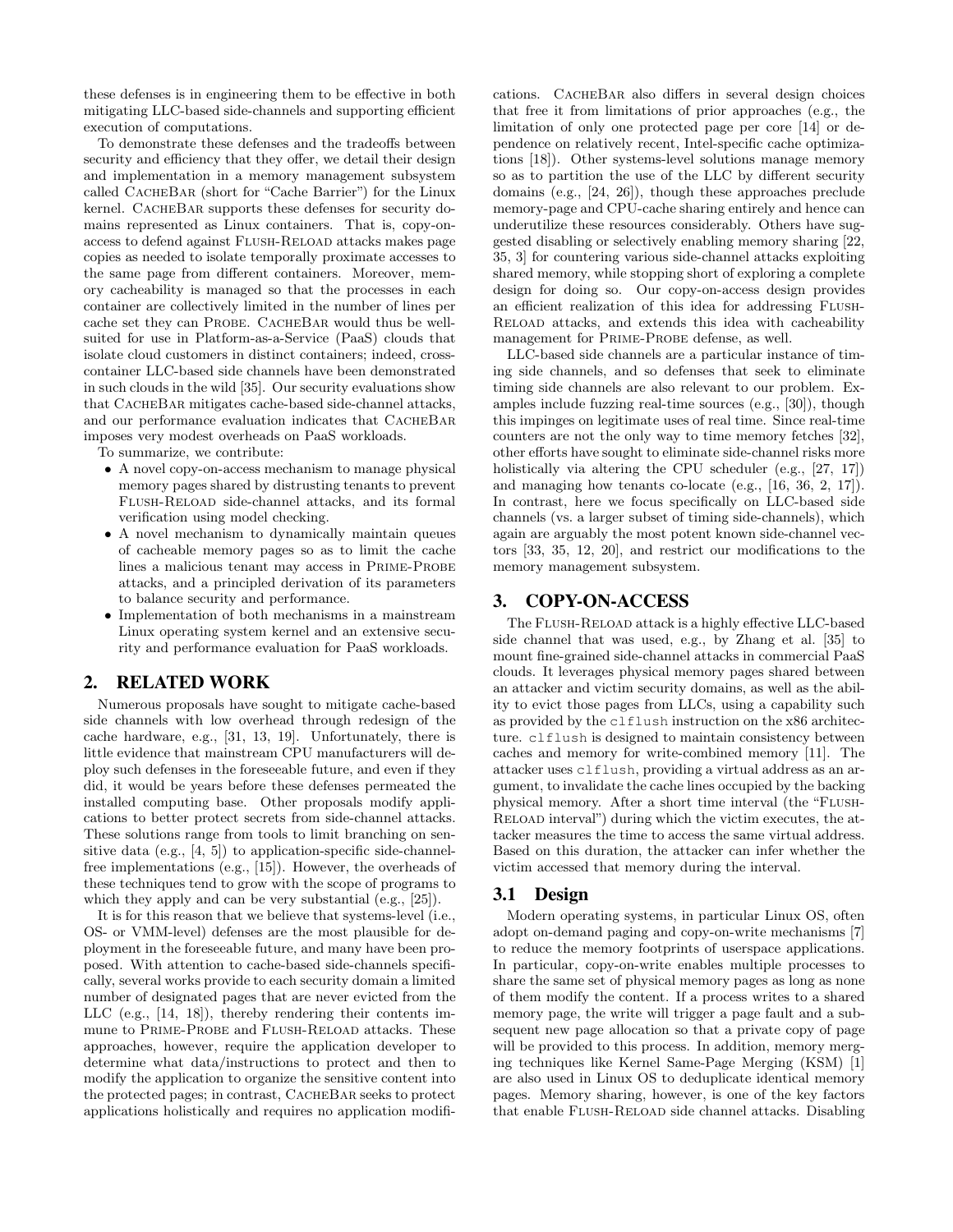

Figure 1: State transition of a physical page

memory page sharing entirely will eliminate FLUSH-RELOAD side channels but at the cost of much larger memory footprints and thus inefficient use of physical memory.

CacheBar adopts a design that we call copy-on-access, which dynamically controls the sharing of physical memory pages between security domains. We designate each physical page as being in exactly one of the following states: unmapped, exclusive, shared, and accessed. An unmapped page is a physical page that is not currently in use. An exclusive page is a physical page that is currently used by exactly one security domain, but may be shared by multiple processes in that domain. A SHARED page is a physical page that is shared by multiple security domains, i.e., mapped by at least one process of each of the sharing domains, but no process in any domain has accessed this physical page recently. In contrast, an accessed page is a previously shared page that was recently accessed by a security domain. The state transitions are shown in Fig. 1.

An UNMAPPED page can transition to the EXCLUSIVE state either due to normal page mapping, or due to copy-on-access when a page is copied into it. Unmapping a physical page for any reason (e.g., process termination, page swapping) will move an EXCLUSIVE page back to the UNMAPPED state. However, mapping the current exclusive page by another security domain will transit it into the SHARED state. If all but one domain unmaps this page, it will transition back from the SHARED state to the EXCLUSIVE state, or ACCESSED state to the EXCLUSIVE state. A page in the SHARED state may be shared by more domains and remain in the same state; when any one of the domains accesses the page, it will transition to the accessed state. An accessed page can stay that way as long only the same security domain accesses it. If this page is accessed by another domain, a new physical page will be allocated to make a copy of this one, and the current page will transition to either EXCLUSIVE or SHARED state, depending on the remaining number of domains mapping this page. The new page will be assigned state EXCLUSIVE.

An ACCESSED page will be reset to the SHARED state if it is not accessed for  $\Delta_{\text{accessed}}$  seconds. This timeout mechanism ensures that only recently used pages will remain in the accessed state, limiting chances for unnecessary duplication. Page merging may also be triggered by deduplication services in a modern OS (e.g., KSM in Linux). This effect is reflected by a dashed line in Fig. 1 from state exclusive to SHARED. A page at any of the mapped states (i.e., EXCLUsive, shared, accessed) can transition to unmapped state for the same reason when it is a copy of another page (not shown in the figure).

Merging duplicated pages requires some extra bookkeeping. When a page transitions from UNMAPPED to EXCLUsive due to copy-on-access, the original page is tracked by the new copy so that CACHEBAR knows with which page to merge it when deduplicating. If the original page is unmapped first, then one of its copies will be designated as the new "original" page, with which other copies will be merged in the future. The interaction between copy-onaccess and existing copy-on-write mechanisms is also implicitly depicted in Fig. 1: Upon copy-on-write, the triggering process will first unmap the physical page, possibly inducing a state transition (from SHARED to EXCLUSIVE). The state of the newly mapped physical page is maintained separately.

## 3.2 Implementation

At the core of copy-on-access implementation is the state machine depicted in Fig. 1.

unmapped  $\Leftrightarrow$  exclusive  $\Leftrightarrow$  shared. Conventional Linux kernels maintain the relationship between processes and the physical pages they use. However, CacheBar also needs to keep track of the relationship between containers and the physical pages that each container's processes use. Therefore, CacheBar incorporates a new data structure, counter, which is conceptually a table used for recording, for each physical page, the number of processes in each container that have Page Table Entries (PTEs) mapped to this page.

The counter data structure is updated and referenced in multiple places in the kernel. Specifically, in CACHEBAR we instrumented every update of mapcount, a data field in the page structure for counting PTE mappings, so that every time the kernel tracks the PTE mappings of a physical page, counter is updated accordingly. The use of counter greatly simplifies maintaining and determining the state of a physical page: (1) Given a container, access to a single cell suffices to check whether a physical page is already mapped in the container. This operation is very commonly used to decide if a state transition is required when a page is mapped by a process. Without counter, such an operation requires performing reverse mappings to check the domain of each mapping. (2) Given a physical page, it takes  $N$  accesses to counter, where  $N$  is the total number of containers, to tell which containers have mapped to this page. This operation is commonly used to determine the state of a physical page.

shared  $\Rightarrow$  accessed. To differentiate SHARED and ACcessed states, one additional data field, owner, is added (see Fig. 2) to indicate the owner of the page (a pointer to a PID\_namespace structure). When the page is in the shared state, its owner is NULL; otherwise it points to the container that last accessed it.

All PTEs pointing to a shared physical page will have a reserved Copy-On-Access (COA) bit set. Therefore, any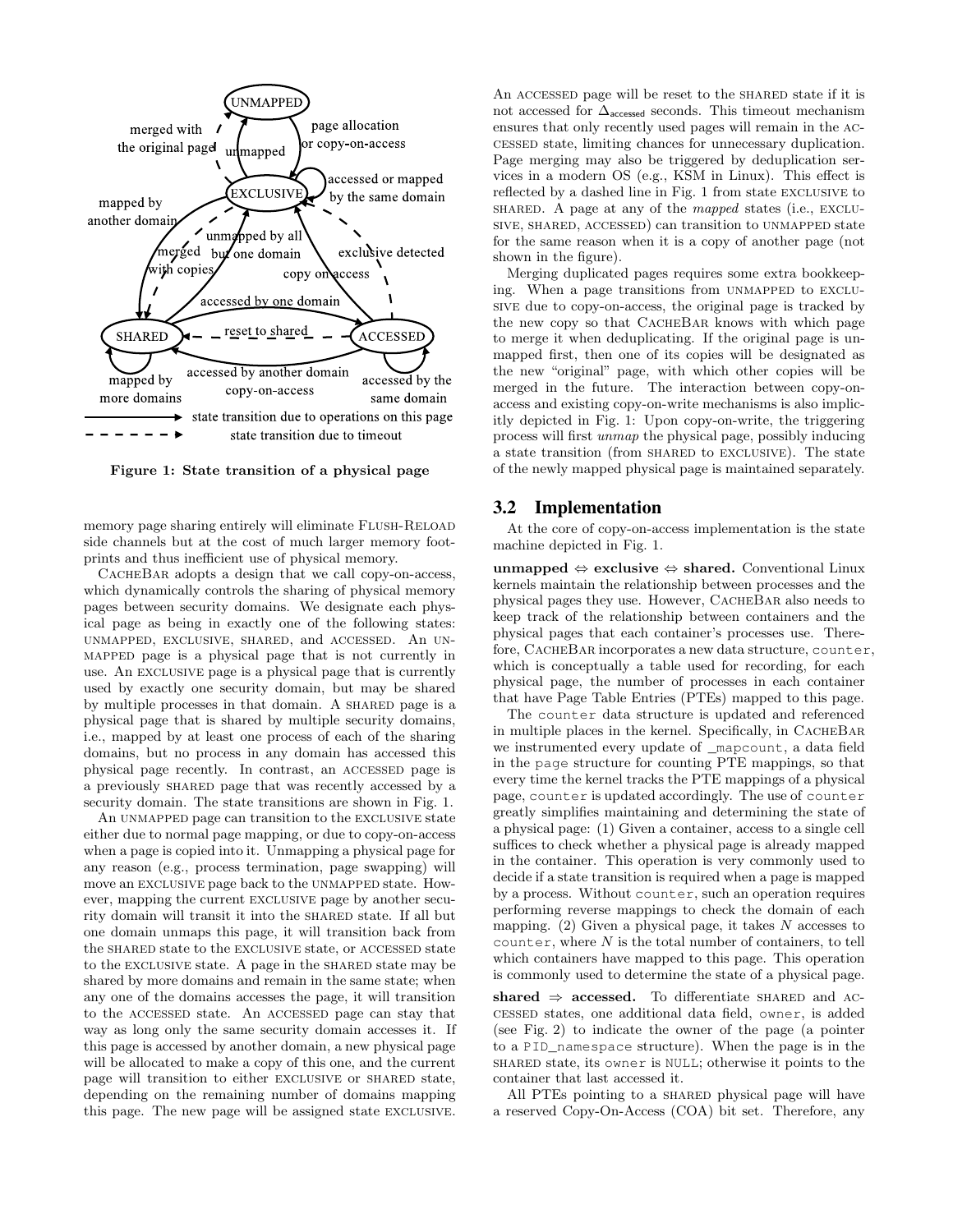

Figure 2: Structure of copy-on-access page lists.

access to these virtual pages will induce a page fault. When a page fault is triggered, CacheBar checks if the page is present in physical memory; if so, and if the physical page is in the shared state, the COA bit of the current PTE for this page will be cleared so that additional accesses to this physical page from the current process will be allowed without page faults. The physical page will also transition to the ACCESSED state.

 $accessed \Rightarrow exclusive/shared.$  If the page is already in the ACCESSED state when a domain other than the owner accesses it, the page fault handler will allocate a new physical page, copy the content of the original page into the new page, and change the PTEs in the accessing container so that they point to the new page. Since multiple same-content copies in one domain burdens both performance and memory but contributes nothing for security, the fault handler will reuse a copy belonging to that domain if it exists. After copy-on-access, the original page can either be exclusive or shared. All copy pages are anonymous-mapped, since only a single file-mapped page for the same file section is allowed.

A transition from the ACCESSED state to SHARED or EXclusive state can also be triggered by a timeout mechanism. CACHEBAR implements a periodic timer (every  $\Delta_{\text{accessed}} =$ 1s). Upon timer expiration, all physical pages in the ac-CESSED state that were not accessed during this  $\Delta$ <sub>accessed</sub> interval will be reset to the SHARED state by clearing its owner field, so that pages that are infrequently accessed are less likely to trigger copy-on-access. If an ACCESSED page is found for which its counter shows the number of domains mapped to it is 1, then the daemon instead clears the COA bit of all PTEs for that page and marks the page EXCLUSIVE.

Instead of keeping a list of accessed pages, CacheBar maintains a list of pages that are in either SHARED or ACcessed state, denoted original\_list (shown in Fig. 2). Each node in the list also maintains a list of copies of the page it represents, dubbed copy\_list. These lists are attached onto the struct page through track\_ptr. Whenever a copy is made from the page upon copy-on-access, it is inserted into the copy\_list of the original page. Whenever a physical page transitions to the unmapped state, it is removed from whichever of original\_list or copy\_list it is contained in. In the former case, CACHEBAR will designate a copy page of the original page as the new original page and adjust the lists accordingly.

For security reasons that will be explained in Sec. 3.3, we further require flushing the entire memory page out of the cache after transitioning a page from the ACCESSED state to the SHARED state due to this timeout mechanism. This page-flushing procedure is implemented by issuing clflush

on each of the memory blocks of any virtual page that maps to this physical page.

State transition upon **clflush**. The clflush instruction is subject to the same permission checks as a memory load, will trigger the same page faults, and will similarly set the ACCESSED bit in the PTE of its argument [11]. As such, each Flush via clflush triggers the same transitions (e.g., from SHARED to ACCESSED, and from ACCESSED to an EXCLUSIVE copy) as a RELOAD in our implementation, meaning that this defense is equally effective against both Flush-Reload and Flush-Flush [9] attacks.

Page deduplication. To mitigate the impact of copy-onaccess on the size of memory, CACHEBAR implements a less frequent timer (every  $\Delta_{\text{copy}} = 10 \times \Delta_{\text{accessed}}$  seconds) to periodically merge the page copies with their original pages. Within the timer interrupt handler, original\_list and each copy\_list are traversed similarly to the "accessed  $\Rightarrow$  SHARED" transition description above, though the AC-CESSED bit in the PTEs of only pages that are in the exclusive state are checked. If a copy page has not been accessed since the last such check (i.e., the ACCESSED bit is unset in all PTEs pointing to it), it will be merged with its original page (the head of the copy\_list). The AC-CESSED bit in the PTEs will be cleared afterwards.

When merging two pages, if the original page is anonymousmapped, then the copy page can be merged by simply updating all PTEs pointing to the copy page to instead point to the original page, and then updating the original page's reverse mappings to include these PTEs. If the original page is file-mapped, then merging is more intricate, additionally involving the creation of a new virtual memory area (vma structure) that maps to the original page's file position and using this structure to replace the virtual memory area of the (anonymous) copy page in the relevant task structure.

For security reasons, merging of two pages requires flushing the original physical page from the LLC. We will elaborate on this point in Sec. 3.3.

Interacting with KSM. Page deduplication can also be triggered by existing memory deduplication mechanisms (e.g., KSM). To maintain the state of physical pages, CACHEBAR instruments every reference to \_mapcount within KSM and updates counter accordingly. KSM is capable of merging more pages than our built-in page deduplication mechanisms. However, CacheBar still relies on the built-in page deduplication mechanisms for several reasons. First, KSM can merge only anonymous-mapped pages, while CACHEBAR needs to frequently merge an anonymous-mapped page (a copy) with a file-mapped page (the original). Second, KSM may not be enabled in certain settings, which will lead to ever growing copy\_lists. Third, KSM must compare page contents byte-by-byte before merging two pages, whereas CACHEBAR deduplicates pages on the same copy\_list, avoiding the expensive page content comparison.

## 3.3 Security

Copy-on-access is intuitively secure by design, as no two security domains may access the same physical page at the same time, rendering FLUSH-RELOAD attacks seemingly impossible. To show security formally, we subjected our design to model checking in order to prove that copy-on-access is secure against FLUSH-RELOAD attacks. Model checking is an approach to formally verify a specification of a finite-state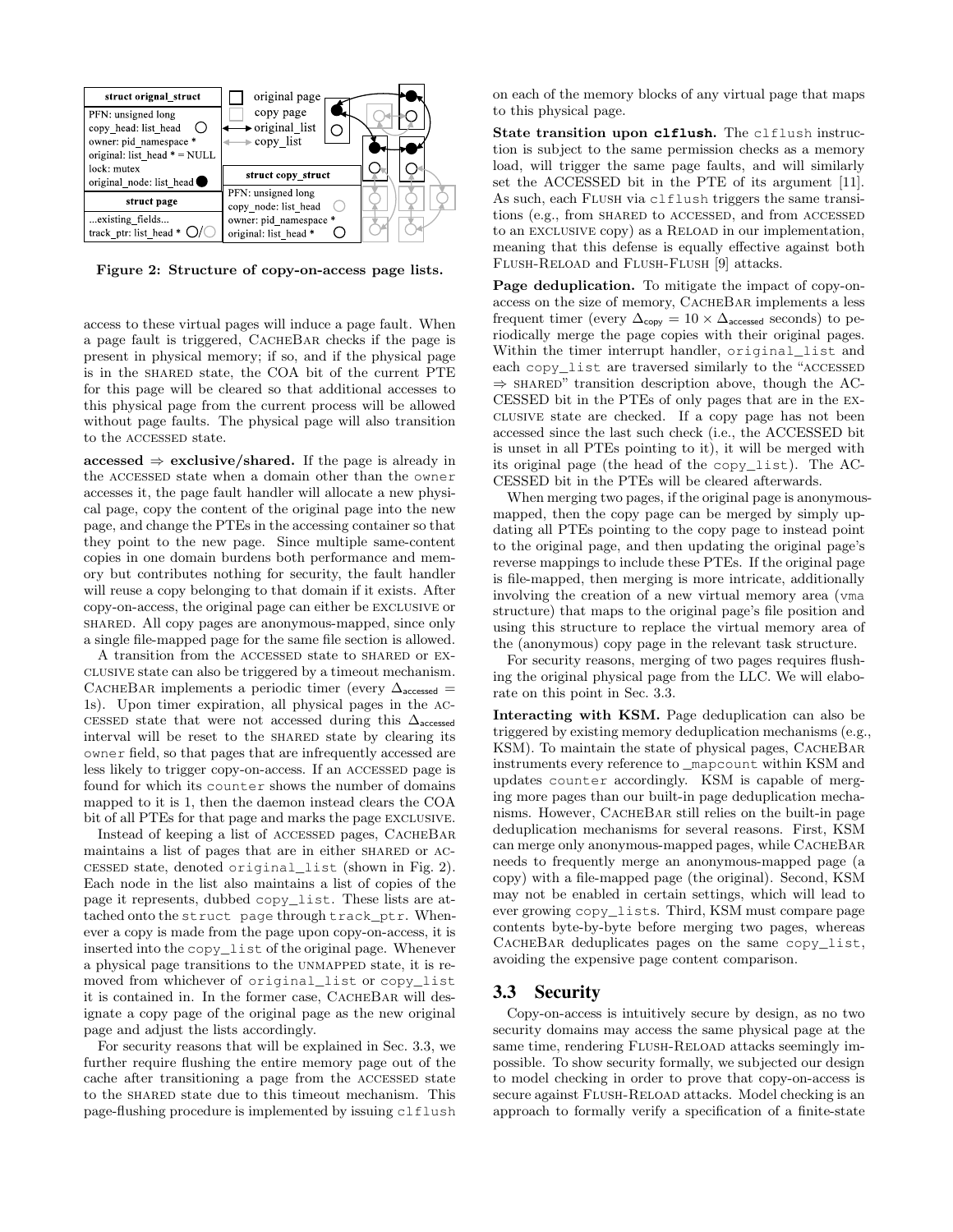concurrent system expressed as temporal logic formulas, by traversing the finite-state machine defined by the model. In our study, we used the Spin model checker, which offers efficient ways to model concurrent systems and verify temporal logic specifications.

System modeling. We model a physical page in Fig. 1 using a byte variable in the Promela programming language, and two physical pages as an array of two such variables, named pages. We model two security domains (e.g., containers), an attacker domain and a victim domain, as two processes in Promela. Each process maps a virtual page, virt, to one of the physical pages. The virtual page is modeled as an index to the pages[] array; initially virt for both the attacker and the victim point to the first physical page (i.e., virt is 0). The victim process repeatedly sets pages[virt] to 1, simulating a memory access that brings pages[virt] into cache. The attacker process Flushes the virtual page by assigning 0 to pages [virt] and RELOADs it by assigning 1 to pages[virt] after testing if it already equals to 1. Both the FLUSH and RELOAD operations are modeled as atomic to simplify the state exploration.

We track the state and owner of the first physical page using another two variables, state and owner. The first page is initially in the SHARED state (state is SHARED), and state transitions in Fig. 1 are implemented by each process when they access the memory. For example, the RELOAD code snippet run by the attacker is shown in Fig. 3. If the attacker has access to the shared page (Line 3), versus an exclusive copy (Line 16), then it simulates an access to the page, which either moves the state of the page to ACCESSED (Line 10) if the state was SHARED (Line 9) or to EXCLUSIVE (Line 14) after making a copy (Line 13) if the state was already ACCESSED and not owned by the attacker (Line 12). Leakage is detected if pages[virt] is 1 prior to the attacker setting it as such (Line 19), which the attacker tests in Line 18.

```
1 atomic {
2 if<br>3 ::
   ::(virt == 0) ->4 if
      :: (state == UNMAPPED) ->
6 assert(0)
7 ::(state == EXCLUSIVE && owner != ATTACKER) ->
8 assert(0)
9:: (state == SHARED) ->
10 state = ACCESSED
11 owner = ATTACKER
12 ::(state == ACCESSED && owner != ATTACKER) ->
13 \text{virt} = 1 \neq \text{copy-on-access} \neq 14<br>14 \text{state} = \text{EXCLUSIVE}state = EXCLUSIVE15 fi
16 ::else -> skip
17 fi
18 assert(pages[virt] == 0)
19 pages[virt] = 1
20
```
Figure 3: Code snippet for Reload.

To model the dashed lines in Fig. 1, we implemented another process, called timer, in Promela that periodically transitions the physical page back to SHARED state from ACcessed state, and periodically with a longer interval, merges the two pages by changing the value of virt of each domain back to 0, owner to none, and state to SHARED.

The security specification is stated as a non-interference property. Specifically, as the attacker domain always Flushes the memory block (sets pages [virt] to 0) before RELOADing it (setting pages [virt] to 1), if the non-interference property holds, then the attacker should always find pages [virt] to be 0 upon Reloading the page. The model checker checks for violation of this property.

Automated verification. We checked the model using Spin. Interestingly, our first model-checking attempt suggested that the state transitions may leak information to a Flush-Reload attacker. The leaks were caused by the timer process that periodically transitions the model to a SHARED state. After inspecting the design and implementation, we found that there were two situations that may cause information leaks. In the first case, when the timer transitions the state machine to the SHARED state from the accessed state, if the prior owner of the page was the victim and the attacker reloaded the memory right after the transition, the attacker may learn one bit of information. In the second case, when the physical page was merged with its copy, if the owner of the page was the victim before the page became SHARED, the attacker may reload it and again learn one bit of information. Since in our implementation of CacheBar, these two state transitions are triggered if the page (or its copy) has not been accessed for a while (roughly  $\Delta_{\text{accessed}}$  and  $\Delta_{\text{copy}}$  seconds, respectively), the information leakage bandwidth due to each would be approximately  $1/\Delta_{\text{accessed}}$  bits per page per second or  $1/\Delta_{\text{conv}}$  bits per page per second, respectively.

We improved our CACHEBAR implementation to prevent this leakage by enforcing LLC flushes (as described in Sec. 3.2) upon these two periodic state transitions. We adapted our model accordingly to reflect such changes by adding one more instruction to assign pages[0] to be 0 right after the two timer-induced state transitions. Model checking this refined model revealed no further information leakage.

# 4. CACHEABILITY MANAGEMENT

Another common method to launch side-channel attacks via caches is using Prime-Probe attacks, introduced by Osvik et al. [21]. These attacks have recently been adapted to use LLCs to great effect, e.g.,  $[20, 12]$ . Unlike a FLUSH-Reload attack, Prime-Probe attacks do not require the attacker and victim security domains to share pages. Rather, the attacker simply needs to access memory so as to evict (Prime) the contents of a cache set and later access (Probe) this memory again to determine (by timing the accesses) how much the victim evicted from the cache set. A potentially effective countermeasure to these attacks, accordingly, is to remove the attacker's ability to PRIME and PROBE the whole cache set and to predict how a victim's demand for that set will be reflected in the number of evictions from that set.

## 4.1 Design

Suppose a  $w$ -way set associative LLC, so that each cache set has  $w$  lines. Let  $x$  be the number of cache lines in one set that the attacker observes having been evicted in a Prime-PROBE interval. The PRIME-PROBE attack is effective today because  $x$  is typically a good indicator of the demand  $d$  that the victim security domain had for memory that mapped to that cache set during the Prime-Probe interval. In particular, if the attacker PRIMEs and PROBES all  $w$  lines, then it can often observe the victim's demand d exactly, unless  $d > w$  (in which case the attacker learns at least  $d \geq w$ ).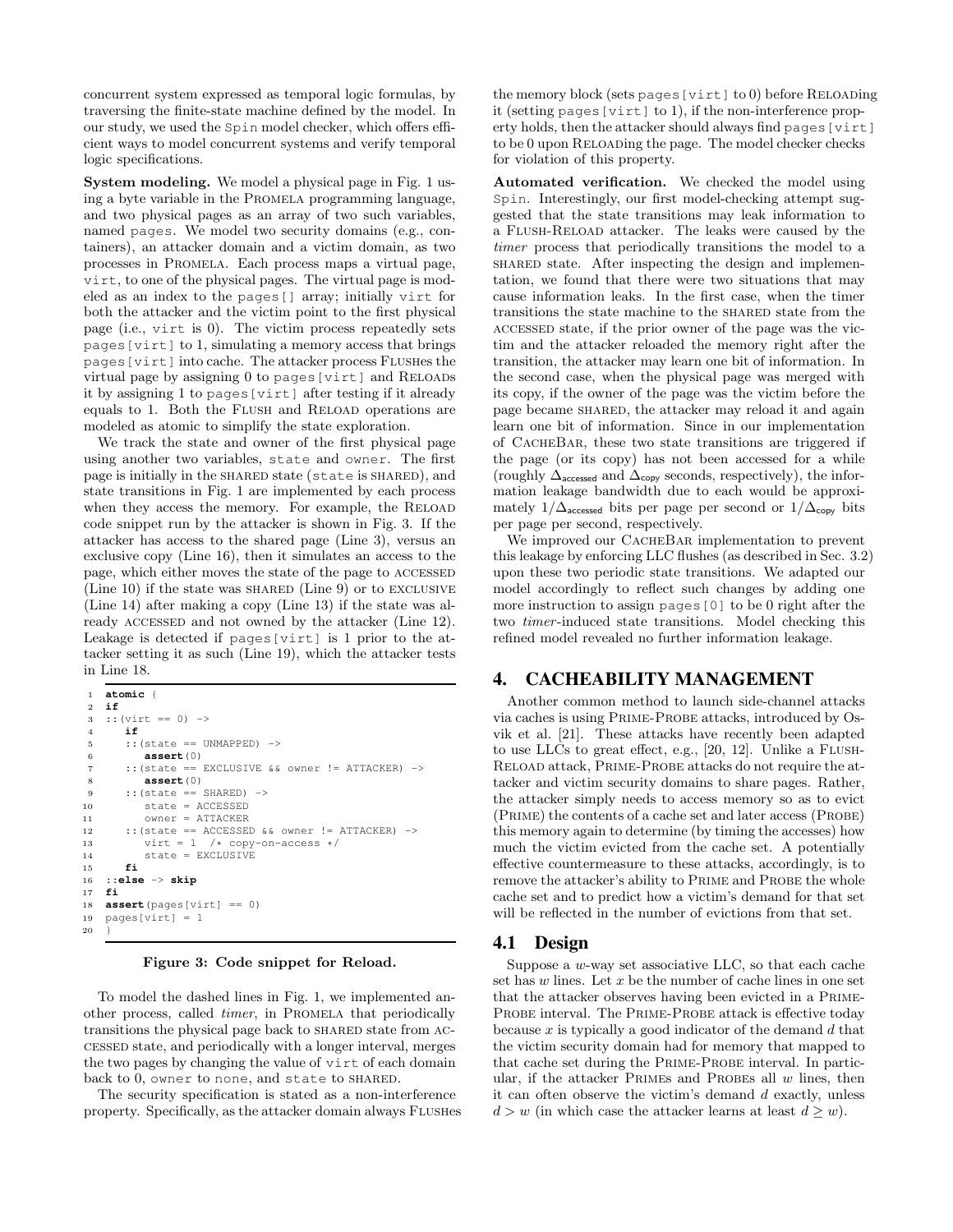

Here we propose to periodically and probabilistically reconfigure the budget  $k_i$  of lines per cache set that the security domain  $i$  can occupy. After such a reconfiguration, the attacker's view of the victim's demand  $d$  is clouded by the following three effects. First, if the attacker is allotted a budget  $k_a < w$ , then the attacker will be unable to observe any evictions at all (i.e.,  $x = 0$ ) if  $d < w - k_a$ <sup>2</sup> Second, if the victim is given allotment  $k_v$ , then any two victim demands d, d' satisfying  $d > d' \geq k_{v}$  will be indistinguishable to the attacker. Third, the probabilistic assignment of  $k_{v}$  results in extra ambiguity for the attacker, since  $x$  evictions might reflect the demand d or the budget  $k_v$ , since  $x \le \min\{d, k_v\}$ (if all  $x$  evictions are caused by the victim).

To enforce the budget  $k_i$  of lines that security domain i can use in a given cache set, CACHEBAR maintains for each cache set a queue per security domain that records which memory blocks are presently cacheable in this set by processes in this domain. Each element in the queue indicates a memory block that maps to this cache set; only blocks listed in the queue can be cached in that set. The queue is maintained with a least recently used (LRU) replacement algorithm. That is, whenever a new memory block is accessed, it will replace the memory block in the corresponding queue that is the least recently used.

#### 4.2 Implementation

Implementation of cacheable queues is processor microarchitecture dependent. Here we focus our attention on Intel x86 processors, which appears to be more vulnerable to Prime-Probe attacks due to their inclusive lastlevel cache [20]. As x86 architectures only support memory management at the page granularity (e.g., by manipulating the PTEs to cause page faults), CacheBar controls the cacheability of memory blocks at page granularity. CACHEBAR uses reserved bits in each PTE to manage the cacheability of, and to track accesses to, the physical page to which it points, since a reserved bit set in a PTE induces a page fault upon access to the associated virtual page, for which the backing physical page cannot be retrieved or cached (if it is not already) before the bit is cleared [11, 23]. We hence use the term *domain-cacheable* to refer to a physical page that is "cacheable" in the view of all processes in a particular security domain, which is implemented by modifying all relevant PTEs (to have no reserved bits set) in the

Figure 4: A cacheable queue for one page color in a domain: (a) access to page 24 brings it into the queue and clears NC bit (" $\leftarrow$ 0") in the PTE triggering the fault; periodically, (b) a daemon counts the ACCESSED bits  $(*+0", *+1")$  per page and (c) reorders pages accordingly; to make room for a new page, (d) NC bits in PTEs pointing to the least recently used page are set, and the page is removed from the queue.

processes of that security domain. By definition, a physical page that is domain-cacheable to one container may not necessarily be domain-cacheable to another.

To ensure that no more than  $k_i$  memory blocks from all processes in container  $i$  can occupy lines in a given cache set, CACHEBAR ensures that no more than  $k_i$  of those processes' physical memory pages, of which contents can be stored in that cache set, are domain-cacheable at any point in time. Physical memory pages of which contents can be stored in the same cache set are said to be of the same color, and so to implement this property, CACHEBAR maintains, per container and per color (rather than per cache set), one cacheable queue, each element of which is a physical memory page that is domain-cacheable in this container. Since the memory blocks in each physical page map to different cache sets, limiting the domain-cacheable pages of a color to  $k_i$  also limits the number of cache lines that blocks from these pages can occupy in the same cache set to  $k_i$ .

To implement a non-domain-cacheable memory, CACHEBAR uses one reserved bit, which we denote by NC, in all PTEs within the domain mapped to that physical page. As such, accesses to any of these virtual pages will be trapped into the kernel and handled by the page fault handler. Upon detecting page faults of this type, the page fault handler will move the accessed physical page into the corresponding cacheable queue, clear the NC bit in the current  $PTE^3$ , and remove a least recently used physical page from the cacheable queue and set the NC bits in this domain's PTEs mapped to that page. A physical page removed from the cacheable queue will be flushed out of the cache using clflush instructions on all of its memory blocks to ensure that no residue remains in the cache. CACHEBAR will flush the translation lookaside buffers (TLB) of all processors to ensure the correctness of page cacheabilities every time PTEs are altered. In this way, CacheBar limits the number of domain-cacheable pages of a single color at any time to  $k_i$ .

To maintain the LRU property of the cacheable queue, a daemon periodically re-sorts the queue in descending order of recent access count. Specifically, the daemon traverses the domain's PTEs mapped to the physical frame within that domain's queue and counts the number having their ACCESSED bit set, after which it clears these ACCESSED bits. It then orders the physical pages in the cacheable queue by this count (see Fig. 4). In our present implementation, this daemon is the same daemon that resets pages from the

<sup>2</sup>This statement assumes a LRU replacement policy and that the victim is the only security domain that runs in the PRIME-PROBE interval. If it was not the only security domain to run, then the ambiguity of the observable evictions will additionally cause difficulties for the attacker.

<sup>3</sup>We avoid the overhead of traversing all PTEs in the container that map to this physical page. Access to those virtual pages will trigger page faults to make these updates without altering the cacheable queue.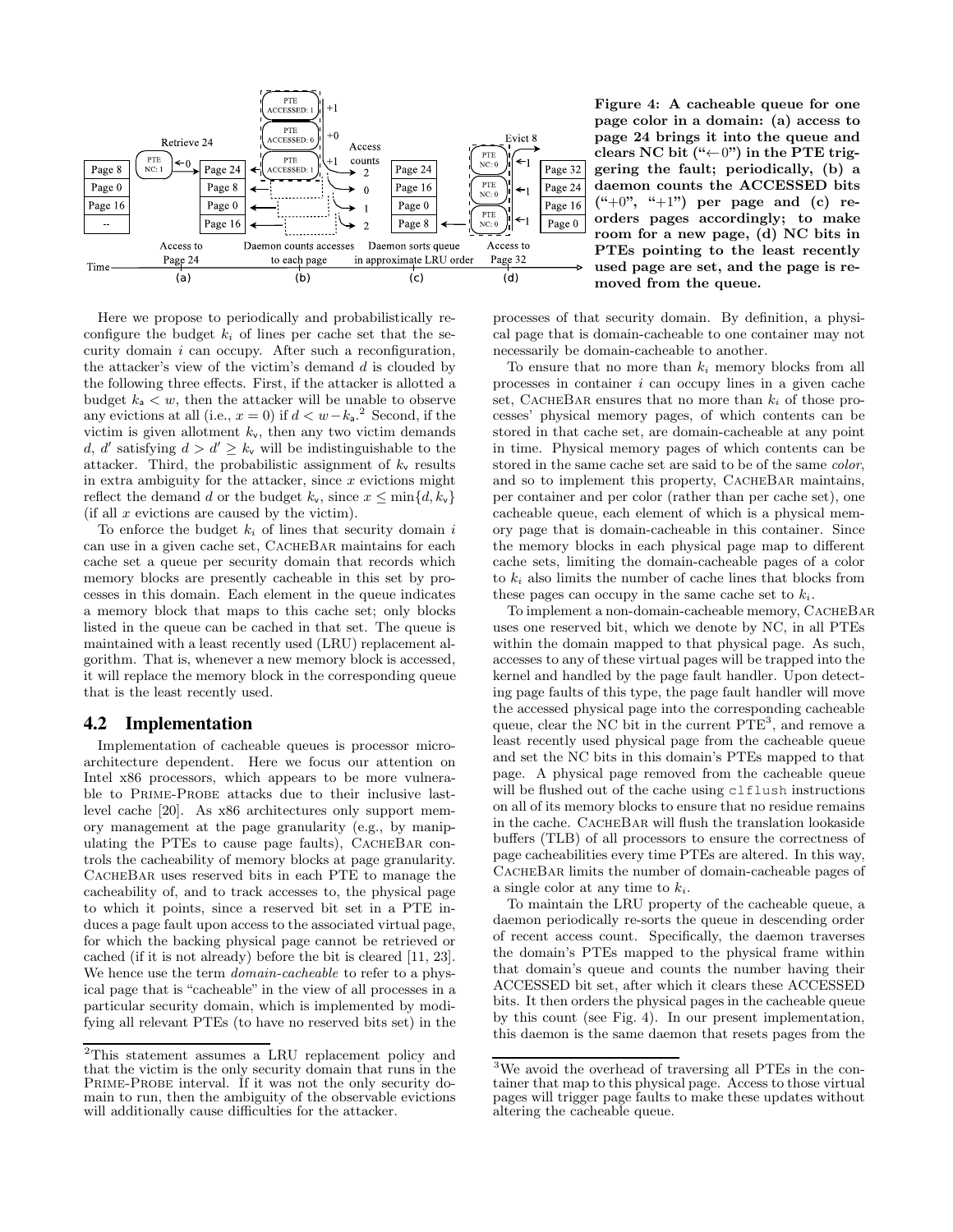

Figure 5: Page fault handler for CacheBar.

accessed state to shared state (see Sec. 3), which already checks and resets the ACCESSED bits in copies' PTEs. Again, this daemon runs every  $\Delta_{\text{accessed}} = 1$ s seconds in our implementation. This daemon also performs the task of resetting  $k_i$  for each security domain i, each time it runs.

Interacting with copy-on-access. The cacheable queues work closely with the copy-on-access mechanisms. In particular, as both the COA and NC bits may trigger a page fault upon page accesses, the page handler logic must incorporate both (see Fig. 5). First, a page fault is handled as normal unless it is due to one of the reserved bits set in the PTE. As CACHEBAR is the only source of reserved bits, it takes over page fault handling from this point. CacheBar first checks the COA bit in the PTE. If it is set, the corresponding physical page is either shared, in which case it will be transitioned to accessed, or accessed, in which case it will be copied and transitioned to either SHARED or EXCLUSIVE. CacheBar then clears the COA bit and, if no other reserved bits are set, the fault handler returns. Otherwise, if the NC bit is set, the associated physical page is not in the cacheable queue for its domain, and so CacheBar enqueues the page and, if the queue is full, removes the least-recentlyused page from the queue. If the NC bit is clear, this page fault is caused by unknown reasons and CACHEBAR turns control over to the generic handler for reserved bits.

#### 4.3 Security

Recall that  $k_i$  is the number of cache lines in a certain cache set that is available to domain  $i$  for a period. While the budget  $k_i$  is in effect, each access to a memory block that maps to this cache set, beyond the in-queue  $k_i$  memory blocks, will incur a page fault (because they are all in different pages). Because the page-fault processing time will overwhelm the timing granularity of modern Prime-Probe attacks by an order of magnitude, the attacker i realistically needs to restrict himself to accessing  $k_i$  pages in his PROBE phase and hence to occupying  $k_i$  lines in that cache set.

The security of this design hinges critically on how each  $k_i$  is set by the daemon. When  $k_i$  is reset, it is drawn from a distribution. In the remainder of this section we present how this distribution is determined.

Suppose there are (at most)  $m$  domains on a host that are owned by the attacker—which might be all domains on the host except the victim—and let  $w$  be the number of cache lines per LLC set. Below we consider domain 0 to be the "victim" domain being subjected to Prime-Probe attacks by the "attacker" domains  $1, \ldots, m$ . Of course, the attacker domains make use of all  $\sum_{i=1}^{m} k_i$  cache lines available to them for conducting their PRIME-PROBE attacks.

Periodically, CACHEBAR draws a new value  $k_i$  for each

security domain *i*. This drawing is memoryless and independent of the draws for other security domains. Let  $K_i$ denote the random variable distributed according to how  $k_i$ is determined. The random variables that we presume can be observed by the attacker domains include  $K_1, \ldots, K_m$ ; let  $K_{\mathsf{a}} = \min \left\{ w, \sum_{i=1}^{m} K_i \right\}$  denote the number of cache lines allocated to the attacker domains. We also presume the attacker can accurately measure the number  $X$  of its cache lines that are evicted during the victim's execution.

Let  $\mathbb{P}_d(E)$  denote the probability of event E in an execution period during which the victim's cache usage would populate d lines (of this color) if it were allowed to use all w lines, i.e., if  $k_0 = w$ . We (the defender) would like to distribute  $K_0, \ldots, K_m$  so as to minimize the statistical distance between eviction distributions observable by the attacker for different victim demands  $d, d'$ , i.e., to minimize

$$
\sum_{0 \le d < d' \le w} \sum_{x} |\mathbb{P}_d(X = x) - \mathbb{P}_{d'}(X = x)| \tag{1}
$$

We begin by deriving an expression for  $\mathbb{P}_d(X = x)$ . Below we make the conservative assumption that all evictions are caused by the victim's behavior; in reality, caches are far noisier. We first consider the case  $x = 0$ , i.e., that the attacker domains observe no evictions.

$$
\mathbb{P}_d\Big(X=0\;\Big|\begin{array}{l}K_0=k_0\\ \wedge \ K_{{\sf a}}=k_{{\sf a}}\end{array}\Big)=\begin{cases}1\;\; \text{if}\; w\geq k_{{\sf a}}+\min\{k_0,d\}\\0 \;\; \text{otherwise}\end{cases}
$$

"min ${k_0, d}$ " is used above because any victim demand for memory blocks that map to this cache set beyond  $k_0$  will back-fill the cache lines invalidated when CACHEBAR flushes other blocks from the victim's cacheability queue, rather than evicting others. Since  $K_0$  and  $K_a$  are independent,

$$
\mathbb{P}_d(X = 0) = \sum_{k_0=0}^d \sum_{k_a=0}^{w-k_0} \mathbb{P}(K_0 = k_0) \cdot \mathbb{P}(K_a = k_a)
$$

$$
+ \sum_{k_0=d+1}^w \sum_{k_a=0}^{w-d} \mathbb{P}(K_0 = k_0) \cdot \mathbb{P}(K_a = k_a) \quad (2)
$$

Note that we have dropped the "d" subscripts from the probabilities on the right, since  $K_0$  and  $K_a$  are distributed independently of d. And, since  $K_1, \ldots, K_m$  are independent,

$$
\mathbb{P}\left(K_{\mathsf{a}}=k_{\mathsf{a}}\right)=\begin{cases} \sum_{k_{1}+\ldots+k_{m}=k_{\mathsf{a}}}\prod_{i=1}^{m}\mathbb{P}\left(K_{i}=k_{i}\right) & \text{if }k_{\mathsf{a}}
$$

Similarly, for  $x \geq 1$ ,

$$
\mathbb{P}_d\Big(X = x \mid \begin{matrix} K_0 = k_0 \\ \wedge K_a = k_a \end{matrix} \Big) = \begin{cases} 1 & \text{if } x + w = k_a + \min\{k_0, d\} \\ 0 & \text{otherwise} \end{cases}
$$

and so for  $x \geq 1$ ,

$$
\mathbb{P}_d(X = x) = \sum_{k_0=0}^d \mathbb{P}(K_0 = k_0) \cdot \mathbb{P}(K_a = x + w - k_0)
$$

$$
+ \sum_{k_0=d+1}^w \mathbb{P}(K_0 = k_0) \cdot \mathbb{P}(K_a = x + w - d) \quad (4)
$$

From here, we proceed to solve for the best distribution for  $K_0, \ldots, K_m$  to minimize Eqn. 1 subject to constraints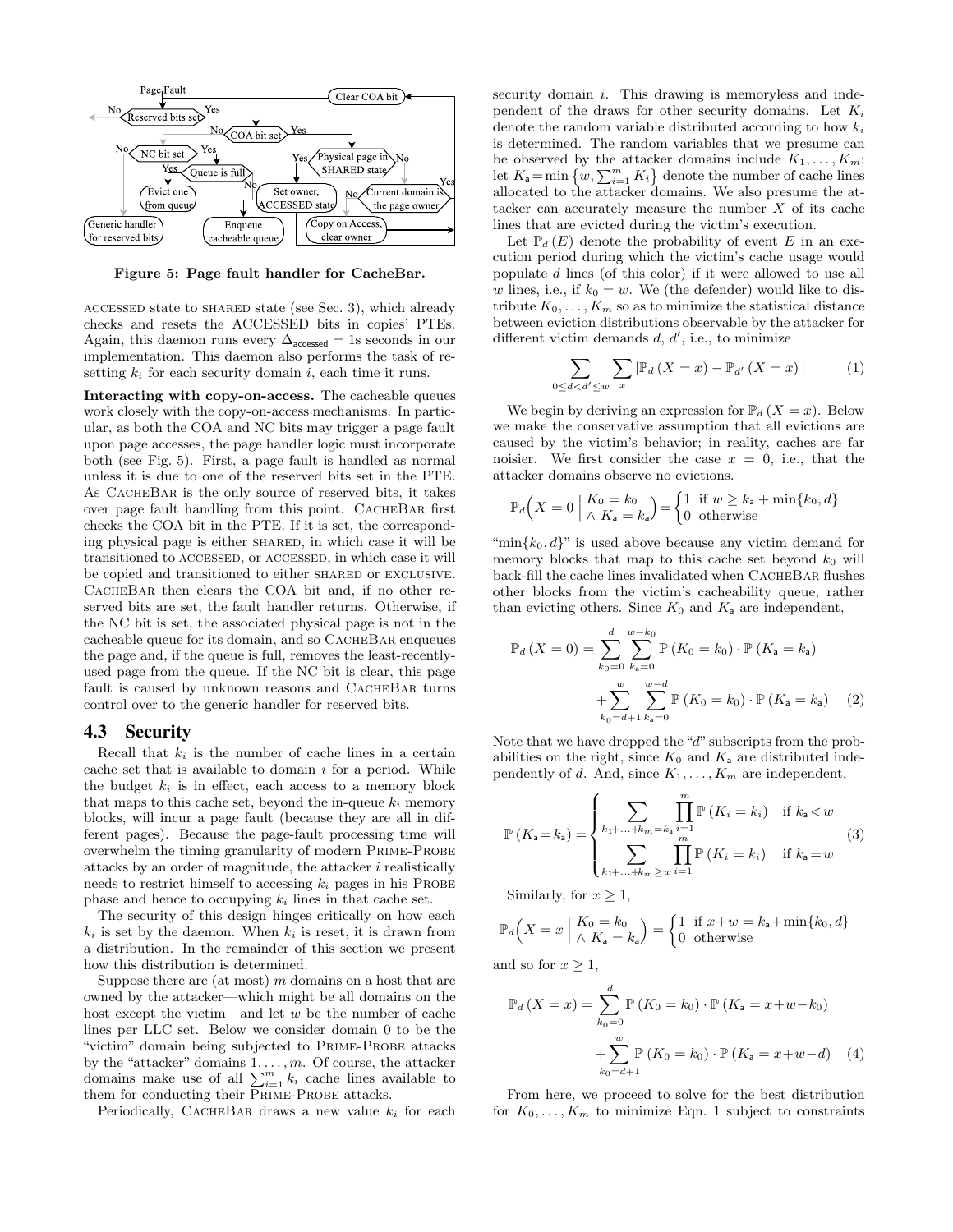Eqns. 2–4. That is, we specify those constraints, along with

$$
\forall i, i', k: \mathbb{P}\left(K_i = k\right) = \mathbb{P}\left(K_{i'} = k\right) \tag{5}
$$

$$
\forall i: \sum_{k_i=0} \mathbb{P}\left(K_i = k_i\right) = 1 \tag{6}
$$

$$
\forall i, k_i: \mathbb{P}\left(K_i = k_i\right) \ge 0\tag{7}
$$

and then solve for each  $\mathbb{P}(K_i = k_i)$  to minimize Eqn. 1.

Unfortunately, solving to minimize Eqn. 1 alone simply results in a distribution that results in no use of the cache at all (e.g.,  $\mathbb{P}(K_i = 0) = 1$  for each i). As such, we need to rule out such degenerate and "unfair" cases:

$$
\forall i: \mathbb{P}\left(K_i < w/(m+1)\right) = 0\tag{8}
$$

Also, to encourage cache usage, we counterbalance Eqn. 1 with a second goal that values greater use of the cache. We express this goal as minimizing the earth mover's distance [6] from the distribution that assigns  $\mathbb{P}(K_i = w) = 1$ , i.e.,

$$
\sum_{k=0}^{w} (w - k) \cdot \mathbb{P}(K_0 = k)
$$
\n(9)

As such, our final optimization problem seeks to balance Eqn. 1 and Eqn. 9. Let constant  $\gamma$  denote the maximum (i.e., worst) possible value of Eqn. 1 (i.e., when  $\mathbb{P}(K_i = w) = 1$ for each i) and  $\delta$  denote the maximum (i.e., worst) possible value of Eqn. 9 (i.e., when  $\mathbb{P}(K_i = 0) = 1$  for each i). Then, given a parameter  $\epsilon$ ,  $0 < \epsilon < 1$ , our optimization computes distributions for  $K_0, \ldots, K_m$  so as to minimize u subject to

$$
u = \frac{1}{\gamma} \left( \sum_{0 \le d < d' \le w} \sum_{x} |\mathbb{P}_d(X = x) - \mathbb{P}_{d'}(X = x)| \right)
$$
\n
$$
u \ge \frac{1}{\delta(1 + \epsilon)} \left( \sum_{k=0}^w (w - k) \cdot \mathbb{P}(K_0 = k) \right)
$$

and constraints Eqns. 2–8.

Our evaluation in Sec. 5.2.2 and Sec. 5.3.1 empirically characterizes the security and performance that result from setting  $\epsilon = 0.01$  the default setting in CACHEBAR. Of course, other balances could be chosen between these concerns, though as we will see below, this setting achieves convincing security while inducing only a modest performance overhead for most PaaS workloads.

## 5. EVALUATION

In this section, we evaluate the security and performance of CacheBar to validate its design and implementation.

## 5.1 Setup

Our testbed is a rack mounted DELL server equipped with two 2.67GHz Intel Xeon 5550 processors. Each processor contains 4 physical cores (hyperthreading disabled) sharing an 8MB last-level cache (L3). Each core has a 32KB L1 data and instruction cache and a 256KB L2 unified cache. The rack server is equipped with 128GB DRAM and 1000Mbps NIC connected to a 1000Mbps ethernet.

We implemented CACHEBAR as a kernel extension for Linux kernel 3.13.11.6 that runs Ubuntu 14.04 server edition. Our implementation adds ∼7000 lines of code to this Linux kernel. We set up containers using Docker 1.7.1.



Figure 6: Reload timings in Flush-Reload attacks on a shared address vs. on an unshared address

## 5.2 Security Evaluation

We evaluated the effectiveness of CACHEBAR in defending against both Flush-Reload and Prime-Probe attacks.

#### *5.2.1 Flush-Reload Attacks*

Although we used Spin model checker to validate the security of our copy-on-access design (Sec. 3), we empirically tested our implementation to validate its effectiveness. To do so, we constructed a FLUSH-RELOAD covert channel between sender and receiver processes, which were isolated in different containers. Both the sender and receiver were linked to a shared library, libcrypto.so.1.0.0, and were pinned to run on different cores of the same socket, thus sharing the same last-level cache. The sender ran in a loop, repeatedly accessing one memory location (the beginning address of function AES\_decrypt()). The receiver executed Flush-Reload attacks on the same memory address, by first Flushing the memory block out of the shared LLC with an clflush instruction and then RELOADing the block by accessing it directly while measuring the access latency. The interval between FLUSH and RELOAD was set to 2500 cycles. The experiment was run for 500,000 FLUSH-RELOAD trials. We then repeated this experiment with the sender accessing an unshared address, to form a baseline.

Fig. 6(a) shows the results of this experiment, when run over unmodified Linux. The three horizontal lines forming the "box" in each boxplot represents the first, second (median), and third quartiles of the FLUSH-RELOAD measurements; whiskers extend to cover all points that lie within  $1.5\times$  the interquartile range. As can be seen in this figure, the times observed by the receiver to RELOAD the shared address were clearly separable from the times to RELOAD the unshared address, over unmodified Linux. With CACHEBAR enabled, however, these measurements are no longer separable (Fig. 6(b)). Certain corner cases are not represented in Fig. 6. For example, we found it extremely difficult to conduct experiments to capture the corner cases where FLUSH and RELOAD takes place right before and after physical page mergers, as described in Sec. 3.3. As such, we rely on our manual inspection of the implementation in these cases to check correctness and argue these corner cases are very difficult to exploit in practice.

## *5.2.2 Prime-Probe Attacks*

We evaluated the effectiveness of CACHEBAR against PRIME-PROBE attacks by measuring its ability to interfere with a simulated attack. Because the machine architecture on which we performed these tests had a w-way LLC with  $w = 16$ , we limited our experiments to only a single attacker container (i.e.,  $m = 1$ ), but an architecture with a larger  $w$  could accommodate more.<sup>4</sup>

<sup>4</sup>For example, on an Itanium 2 processor with a 64-way LLC,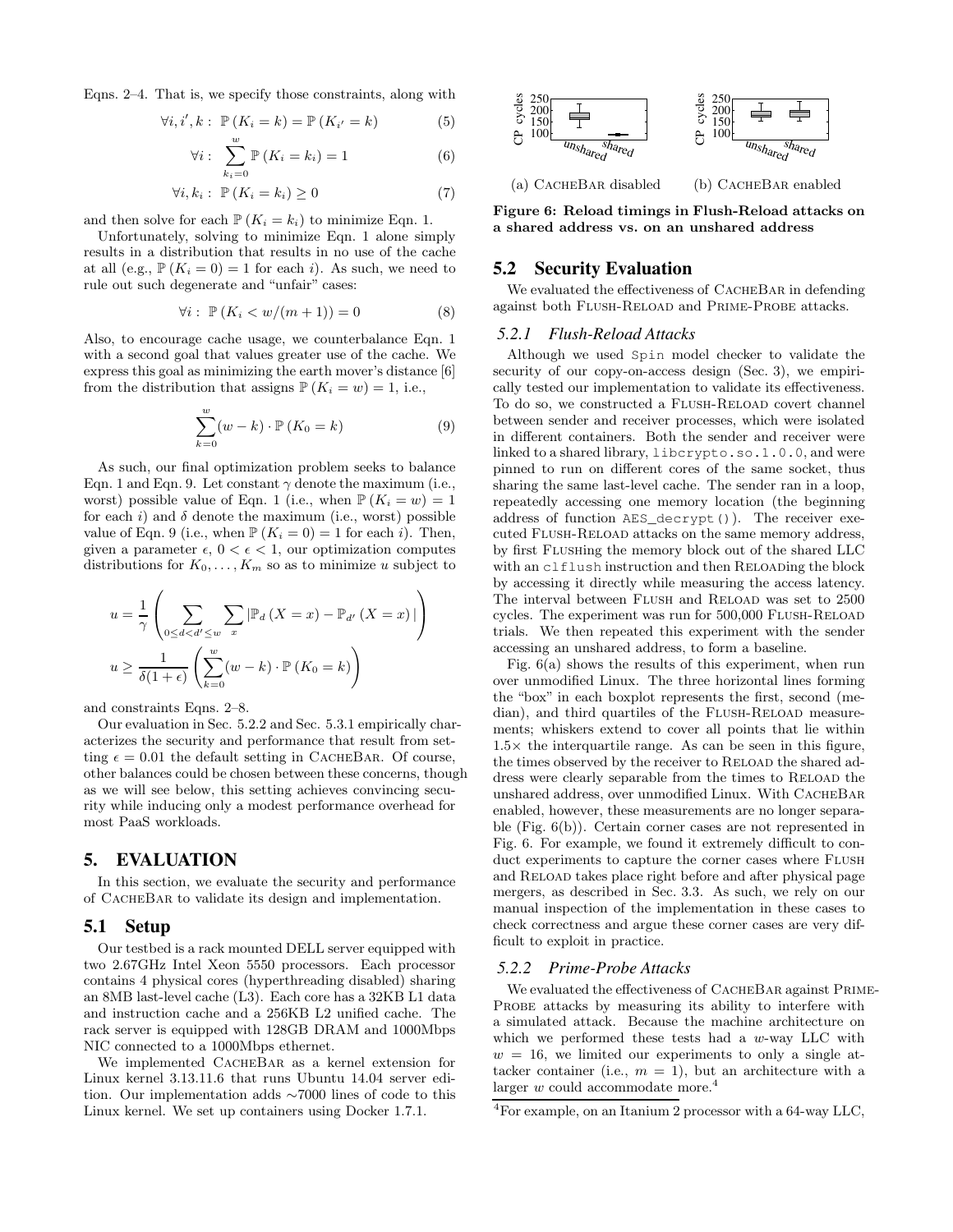In our simulation, a process in the attacker container repeatedly performed Prime-Probe attacks on a specific cache set, while a process in a victim container accessed data that were retrieved into the same cache set at the rate of d accesses per attacker Prime-Probe interval. The cache lines available to the victim container and attacker container, i.e.,  $k_v$  and  $k_a$  respectively, were fixed in each experiment. The calculations in Sec. 4.3 implied that  $k_{\nu}$  and  $k_{\mathsf{a}}$ could take on values from  $\{4, 5, 6, \ldots, 14\}$ . In each test with fixed  $k_v$  and  $k_a$ , we allowed the victim to place a demand of (i.e., retrieve memory blocks to fill)  $d \in \{0, 1, 2, ..., 16\}$ cache lines of the cache set undergoing the Prime-Probe attack by the attacker. The attacker's goal was to classify the victim's demand into one of six classes: NONE =  $\{0\}$ ,  $ONE = \{1\}$ , FEW =  $\{2, 3, 4\}$ , SOME =  $\{5, 6, 7, 8\}$ , LOTS =  $\{9, 10, 11, 12\}$ , and  $MOST = \{13, 14, 15, 16\}$ .

To make the attack easier, we permitted the attacker to know  $k_a$ ; i.e., the attacker trained a different classifier per value of  $k_a$ , with knowledge of the demand d per PRIME-PROBE trial, and then tested against additional trial results to classify unknown victim demands. Specifically, after training a naïve Bayes classifier on 500,000 PRIME-PROBE trials per  $(d, k_a, k_v)$  triple, we tested it on another 500,000 trials. To filter out PROBE readings due to page faults, excessively large readings were discarded from our evaluation. The tests without CACHEBAR vielded the confusion matrix in Table  $7(a)$ , with overall accuracy of 67.5%. In this table, cells with higher numbers have lighter backgrounds, and so the best attacker would be one who achieves white cells along the diagonal and dark-gray cells elsewhere. As can be seen there, classification by the attacker was very accurate for d falling into NONE, ONE, or LOTS; e.g.,  $d = 1$  resulted in a classification of one with probability of 0.80. Other demands had lower accuracy, but were almost always classified into adjacent classes; i.e., every class of victim demand was classified correctly or as an adjacent class (e.g.,  $d \in$  FEW was classified as one, few, or some) at least 96% of the time.

In contrast, Fig. 7(b) shows the confusion matrix for a naïve Bayes classifier trained and tested using PRIME-PROBE trials conducted with CACHEBAR enabled. Specifically, these values were calculated using

$$
\mathbb{P}(\text{class} = c \mid d \in c')
$$
\n
$$
= \sum_{4 \le k_a, k_v \le 14} \left( \mathbb{P}(\text{class} = c \mid d \in c' \land K_v = k_v \land K_a = k_a) \right)
$$
\n
$$
\mathbb{P}(K_a = k_a) \cdot \mathbb{P}(K_v = k_v) \right)
$$

where class denotes the classification obtained by the adversary using the naïve Bayes classifier;  $c, c' \in \{NONE, ONE,$ FEW, SOME, LOTS, MOST}; and  $\mathbb{P}(K_a = k_a)$  and  $\mathbb{P}(K_v = k_v)$ are calculated as described in Sec. 4.3. The factor

 $\mathbb{P}(\text{class} = c \mid d \in c' \land K_v = k_v \land K_a = k_a)$  was measured em-<br>which the Thomas move limits models are other that follows pirically. Though space limits preclude reporting the full class confusion matrix for each  $k_v$ ,  $k_a$  pair, the accuracy of the naïve Bayes classifier per  $k_v$ ,  $k_a$  pair, averaged over all classes c, is shown in Fig. 8. As in Fig. 7, cells with larger values in Fig. 8 are more lightly colored, though in this case, the diagonal has no particular significance. Rather, we would expect that when the attacker and victim are each

|    |             | Classification by attacker |      |            |             |             |             |
|----|-------------|----------------------------|------|------------|-------------|-------------|-------------|
|    |             | <b>NONE</b>                | ONE  | <b>FEW</b> | <b>SOME</b> | <b>LOTS</b> | <b>MOST</b> |
| Ξā | <b>NONE</b> | .96                        | (14) |            |             |             | .UU         |
|    | ONE         | .01                        | .80  | .19        | .01         | .00         | .00         |
|    | <b>FEW</b>  | .00.                       | .16  | .50        | .30         | .04         | .00         |
|    | SOME        | .00                        | .00  | .07        | .54         | .34         | .04         |
|    | <b>LOTS</b> | .00.                       | .00  | .00        | $.03\,$     | .84         | .13         |
|    | <b>MOST</b> | 00                         | .00  |            | .03         | .56         | .41         |

#### (a) Without CACHEBAR

|  |             | Classification by attacker |             |         |      |         |                |  |
|--|-------------|----------------------------|-------------|---------|------|---------|----------------|--|
|  |             | <b>LOTS</b>                | <b>MOST</b> |         |      |         |                |  |
|  | <b>NONE</b> | .33                        | .16         | 26      | -187 | 114     | 0 <sup>2</sup> |  |
|  | <b>ONE</b>  | .16                        | .36         | .19     | .19  | $.06\,$ | .04            |  |
|  | <b>FEW</b>  | .13                        | .14         | .40     | .19  | .09     | .05            |  |
|  | SOME        | .09                        | $.10\,$     | .16     | .37  | .20     | .07            |  |
|  | <b>LOTS</b> | .08                        | .06         | .10     | .16  | .46     | .13            |  |
|  | <b>MOST</b> | .10                        | .07         | $.18\,$ | .18  | .18     | .29            |  |

(b) With CACHEBAR

Figure 7: Confusion matrix of naïve Bayes classifier

|                |     |     |     |     |     | $k_{\rm v}$ |     |     |     |     |     |
|----------------|-----|-----|-----|-----|-----|-------------|-----|-----|-----|-----|-----|
|                | 4   | 5   | 6   | 7   | 8   | 9           | 10  | 11  | 12  | 13  | 14  |
| 4              | .18 | .17 | .17 | .17 | .17 | .17         | .17 | .17 | .36 | .22 | .33 |
| 5              | .19 | .17 | .30 | .32 | .27 | .27         | .20 | .26 | .33 | .46 | .39 |
| 6              | .17 | .31 | .24 | .18 | .21 | .17         | .20 | .27 | .43 | .39 | .41 |
| $\overline{7}$ | .17 | .33 | .22 | .22 | .19 | .31         | .33 | .33 | .46 | .48 | .54 |
| 8              | .33 | .35 | .32 | .23 | .43 | .37         | .43 | .42 | .32 | .38 | .49 |
| ka<br>9        | .20 | .26 | .31 | .28 | .44 | .38         | .34 | .34 | .46 | .39 | .56 |
| 10             | .41 | .31 | .27 | .35 | .50 | .55         | .53 | .31 | .53 | .50 | .62 |
| 11             | .45 | .45 | .40 | .45 | .47 | .54         | .54 | .57 | .67 | .50 | .50 |
| 12             | .55 | .50 | .59 | .63 | .49 | .48         | .54 | .49 | .56 | .58 | .57 |
| 13             | .55 | .53 | .68 | .68 | .54 | .65         | .52 | .56 | .57 | .66 | .66 |
| 14             | .53 | .56 | .45 | .65 | .46 | .62         | .48 | .68 | .55 | .57 | .53 |

Figure 8: Accuracy per values of  $k_v$  and  $k_a$ 

limited to fewer lines in the cache set (i.e., small values of  $k_a$ ) and  $k_v$ , in the upper left-hand corner of Fig. 8) the accuracy of the attacker will suffer, whereas when the attacker and victim are permitted to use more lines of the cache (i.e., in the lower right-hand corner) the attacker's accuracy would improve. Fig. 8 supports these general trends.

Returning to Fig.  $7(b)$ , we see that CACHEBAR substantially degrades the adversary's classification accuracy, which overall is only 33%. Moreover, the adversary is not only wrong more often, but is also often "more wrong" in those cases. That is, whereas in Fig. 7(a) shows that each class of victim demand was classified as that demand or an adjacent demand at least 96% of the time, this property no longer holds true in Fig. 7(b). Indeed, the attacker's *best* case in this regard is classifying victim demand LOTS, which it classifies as SOME, LOTS, or MOST  $75\%$  of the time. In the case of a victim demand of most, this number is only 47%.

#### 5.3 Performance Evaluation

In this section we describe tests we have run to evaluate the performance impact of CACHEBAR relative to an unmodified Linux kernel. As mentioned previously, we are motivated by side-channel prevention in PaaS clouds, and so we focused our evaluation on typical PaaS applications.

In order to increase server utilization and reduce cost, most public PaaS clouds isolate tenants within the same operating system using Linux containers. While a web application may contain web servers, programming language runtimes, databases, and a set of middleware that enrich its

CACHEBAR could accommodate  $m = 3$  or larger. That said, we are unaware of prior works that have successfully conducted Prime-Probe attacks from multiple colluding attackers, which would itself face numerous challenges  $(e.g.,)$ coordinating PROBES by multiple processes).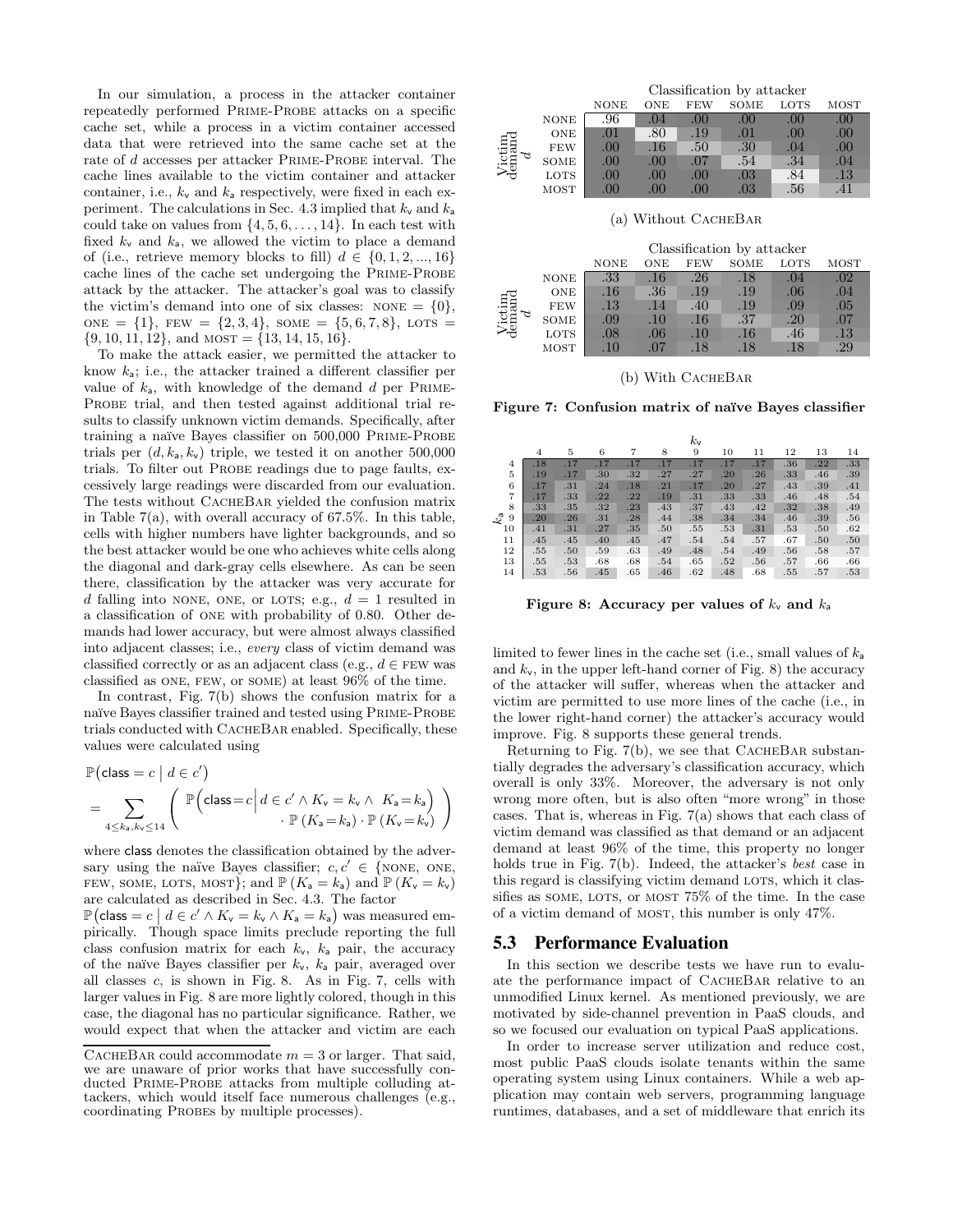|                   | Table 1: Server+language support in selected PaaS clouds                                                                      |
|-------------------|-------------------------------------------------------------------------------------------------------------------------------|
| PaaS cloud        | Supported server engines $(+)$ application languages)                                                                         |
| AppFog            | Tomcat, Apache, Nginx, IIS (Java, Python, PHP, Node.js, Ruby, Go)                                                             |
| Azure             | Tomcat, Jetty, Apache, Nginx, GlassFish, Wildfly, IIS (Java, Python, PHP, Node.js, Ruby, .NET)                                |
| Elastic Beanstalk | Tomcat, Apache, Nginx, Passenger, Puma, IIS (Java, Python, PHP, Node.js, Ruby, Go, .NET)                                      |
| Engine Yard       | Nginx, Rack, Passenger, Puma, Unicorn, Trinidad (Java, PHP, Node.js, and Ruby)                                                |
| Google Cloud      | JBoss, Wildfly, Tomcat, Apache, Nginx, Zend, Passenger, Mongrel, Thin, IIS (Java, Python, PHP,<br>Node.js, Ruby, ASP.NET, Go) |
| Heroku            | Jetty, Tomcat, Tornado, Nginx, Apache, Mongrel, Thin, Puma, Unicorn, Hypnotoad, Starman, Mongoose,                            |
|                   | Yaws, Mochiweb (Java, Python, PHP, Node.js, Ruby, Go, Perl, C, Erlang, Scala, Clojure)                                        |
| HP Stackato       | Apache, Apache TomEE, Nginx (Java, Python, PHP, Node.js, Ruby, Perl, Erlang, Scala, Clojure, ASP.NET)                         |
| OpenShift         | JBoss, Wildfly, Tomcat, Apache, Spring, Tornado, Zend, Vert.x (Java, Python, PHP, Node.js, Ruby, Perl,<br>Ceylon)             |



Figure 9: Average throughput and response time per **Apache**+PHP-FPM server, each in a separate container



functionality, in all PaaS clouds we have studied, language runtimes and web servers are located on different servers from databases and middleware; web/app servers controlled by different tenants may share the same OS, however. Because users of PaaS clouds do not have the permission to execute arbitrary code on databases and middleware that are typically shared by multiple tenants, the targets of the sidechannel attacks we consider in this paper are primarily web servers that supports various language runtimes, which may be co-located with the adversary-controlled malicious web servers on which arbitrary code can be executed. We conducted a survey to understand the popular web/app servers that are used in major PaaS clouds, and the programming languages they support; see Table 1.

#### *5.3.1 Runtime and Throughput Overhead*

Our experiments explored CACHEBAR's performance (1) per the number of container (and webserver) instances; (2) for different combinations of webserver and application language; (3) for complex workloads characteristic of a social networking website; and (4) for media-streaming workloads.

Webserver performance. In the first experiments, each container ran an Apache 2.4.7 web server with PHP-FPM and SSL enabled. We set up one client per server using autobench; clients were spread across four computers, each with the same networking capabilities as the (one) server computer (not to mention more cores and memory than the

server computer), to ensure that any bottlenecks were on the server machine. Each client repeatedly requested a web page and recorded its achievable throughputs and response times at those throughput rates. The content returned to each client request was the 86KB output of phpinfo().

Fig. 9 shows the throughputs and response times when clients sent requests using SSL without reusing connections. In particular, Fig. 9(a) shows the achieved response rates (left axis) and response times (right axis), averaged over all containers, as a function of offered load when there were four containers (and so four web servers). Bars depict average response rates running over unmodified Linux ("rate w/o CacheBar") or CacheBar ("rate w CacheBar"), and lines depict average response times running over unmodified Linux ("time w/o CacheBar") or CacheBar ("time w CACHEBAR"). Fig.  $9(b)$  shows the same information for 16 containers. As can be seen in these figures, the throughput impact of CacheBar was minimal, while the response time increased by around  $20\%$ . Fig.  $9(c)$  shows this information in another way, with the number of containers (and hence servers) increasing along the horizontal-axis. In Fig.  $9(c)$ , each bar represents the largest request rate at which the responses could keep up.

Webserver+language combinations. Next, we selected other common webserver+app-language combinations, namely Java over a Tomcat web server, Python over Apache+cgi, Python over Tornado, and Ruby over Puma. For each con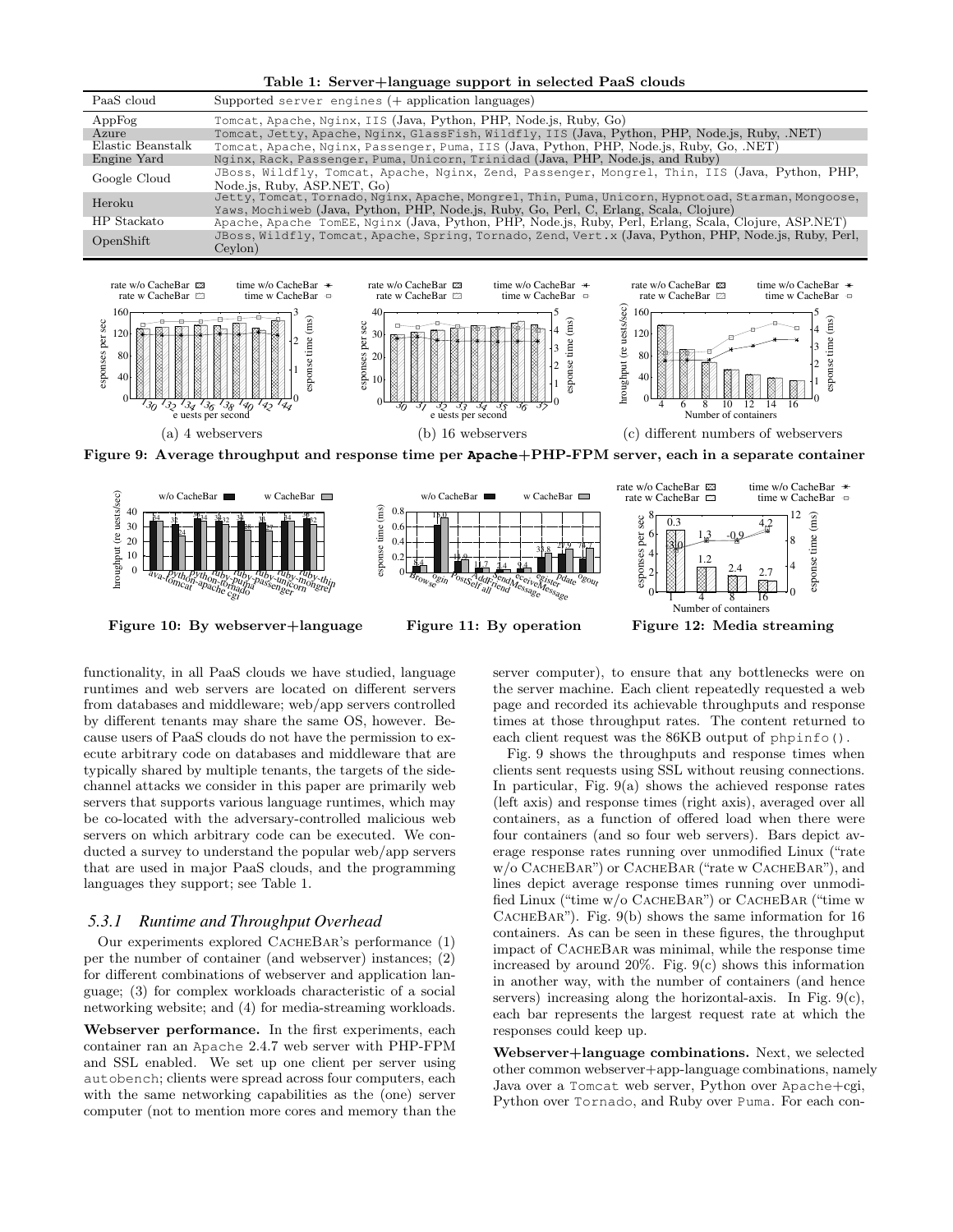figuration, we instantiated 16 containers and set each up to dynamically generate 80KB random strings for clients. We also did tests using another four web servers running the same Ruby application, namely Passenger, Unicorn, Thin, and Mongrel. Fig. 10 shows the throughput that resulted in each case, over Linux and over CacheBar. As shown there, the throughput overheads were modest for most of the server+language combinations that we considered. The worst case was Python over Apache+cgi, which suffered a throughput degradation with CACHEBAR of 25%; other degradations were much more modest.

Impact on a more complex workload. To test effects on more complex workloads, we used the webserver instance in CloudSuite [8] that implements a social community website written in PHP over Nginx on our CACHEBAR-protected machine. This implementation queries a MySQL database and caches results using Memcached; in keeping with PaaS architectures, the database and Memcached server were implemented on another machine without protection, since tenants cannot typically execute directly on these machines. We used the Faban tool to generate a mix of requests to the webserver, including browse (7.9%), login (7.5%), post  $(24.9\%)$ , addFriend  $(7.3\%)$ , sendMsg  $(44.0\%)$ , register  $(0.8\%)$ , and logout  $(7.5\%)$ . In addition, a background activity happened on the webserver every 10s, which was either receiveMsg or update with equal likelihood. Fig. 11 shows that the responsiveness of the various common operations suffered little with CacheBar, between 2% and 15% overhead. Three operations (register, update, and logout) suffered over 25% overhead, but these operations were rare in the Faban workload (and presumably in practice).

Media streaming in CloudSuite. In addition to the webserver benchmark setup used above, CloudSuite offers a media streaming server running over Nginx that serves 3.1GB static video files at different levels of quality. We set up a client process per server to issue a mix of requests for videos at different quality levels and, through a binary search, to find the peak request rate the server can sustain while keeping the failure rate below a threshold. Fig. 12 shows that CACHEBAR affected this application least of all, in both throughput and response time.

SPEC CPU 2006 benchmarks. For completeness, we measured the impact of CacheBar on nine SPEC CPU 2006 benchmarks. Six resulted in reasonable overheads: hmmer (13.3% overhead), gamess (3.5%), gromacs (13.1%), namd  $(14.3\%)$ , povray  $(0.4\%)$ , and tonto  $(16.8\%)$ . However, three exhibited substantially higher overheads: perlbench (225%), bzip2 (76%), and h264ref (143%). (Overheads caused by copy-on-access alone were below 5%.) It is not surprising that limiting cache usage using cacheable queue can interfere with some workloads. CacheBar is not a panacea and is best suited for the PaaS workloads that formed the core of our evaluation.

#### *5.3.2* CacheBar*'s Memory Savings*

To measure the memory savings that copy-on-access offers over disabling memory sharing between containers, we measured the total unique physical memory pages used across various numbers of webservers, each in its own container, when running over (i) unmodified Linux, (ii) Linux without cross-container memory sharing, and (iii) CACHEBAR-



enabled Linux. We used the system diagnosis tool smem for memory accounting, specifically by accumulating the PSS (proportional set size) field output by smem for each process, which reports the process' shared memory pages divided by the number of processes sharing these pages, plus the process' unshared memory pages and all kernel pages.

Fig. 13 shows the memory overhead of Linux without crosscontainer sharing and with CACHEBAR, computed by subtracting the memory measured for unmodified Linux from the memory measured for each of these systems. We grew the number of containers to 16 in each case, and then extrapolated to larger numbers of containers using best-fit lines. As can be seen in Fig. 13, the overhead of CACHEBAR is virtually zero ("CACHEBAR-idle") with negligible query load. "Non-cross-shared-busy" and "CacheBar-busy" shows the same measures in an experiment where every fourth server was subjected to a slightly more active load of four requests per second. This was enough to induce CACHEBAR's copyon-access mechanism to copy some memory pages. Again, however, the memory overhead of CACHEBAR was much less than of disabling cross-container sharing altogether.

# 6. CONCLUSION

We have presented two techniques to defend against sidechannel attacks via LLCs, namely (i) copy-on-access for physical pages shared among multiple security domains, to interfere with Flush-Reload attacks, and (ii) cacheability management for pages to limit the number of cache lines per cache set that an adversary can occupy simultaneously, to mitigate Prime-Probe attacks. We described the implementation of these techniques in a memory-management subsystem called CACHEBAR for Linux, to interfere with LLC-based side-channel attacks across containers. Using formal analysis (model checking for copy-on-access, and probabilistic modeling for cacheability management), we developed designs that mitigate side-channel attacks in our empirical evaluations. Our experiments also confirmed that the overheads of our approach are modest for PaaS workloads.

Acknowledgments. This work was supported in part by NSF grants 1330599 and 1566444.

## 7. REFERENCES

- [1] A. Arcangeli, I. Eidus, and C. Wright. Increasing memory density by using KSM. In *Linux Symposium*, 2009.
- [2] Y. Azar, S. Kamara, I. Menache, M. Raykova, and B. Shepard. Co-location-resistant clouds. In 6th ACM Cloud Computing Security Workshop, 2014.
- [3] E. Bosman, K. Razavi, H. Bos, , and C. Giuffrida. Dedup est machina: Memory deduplication as an